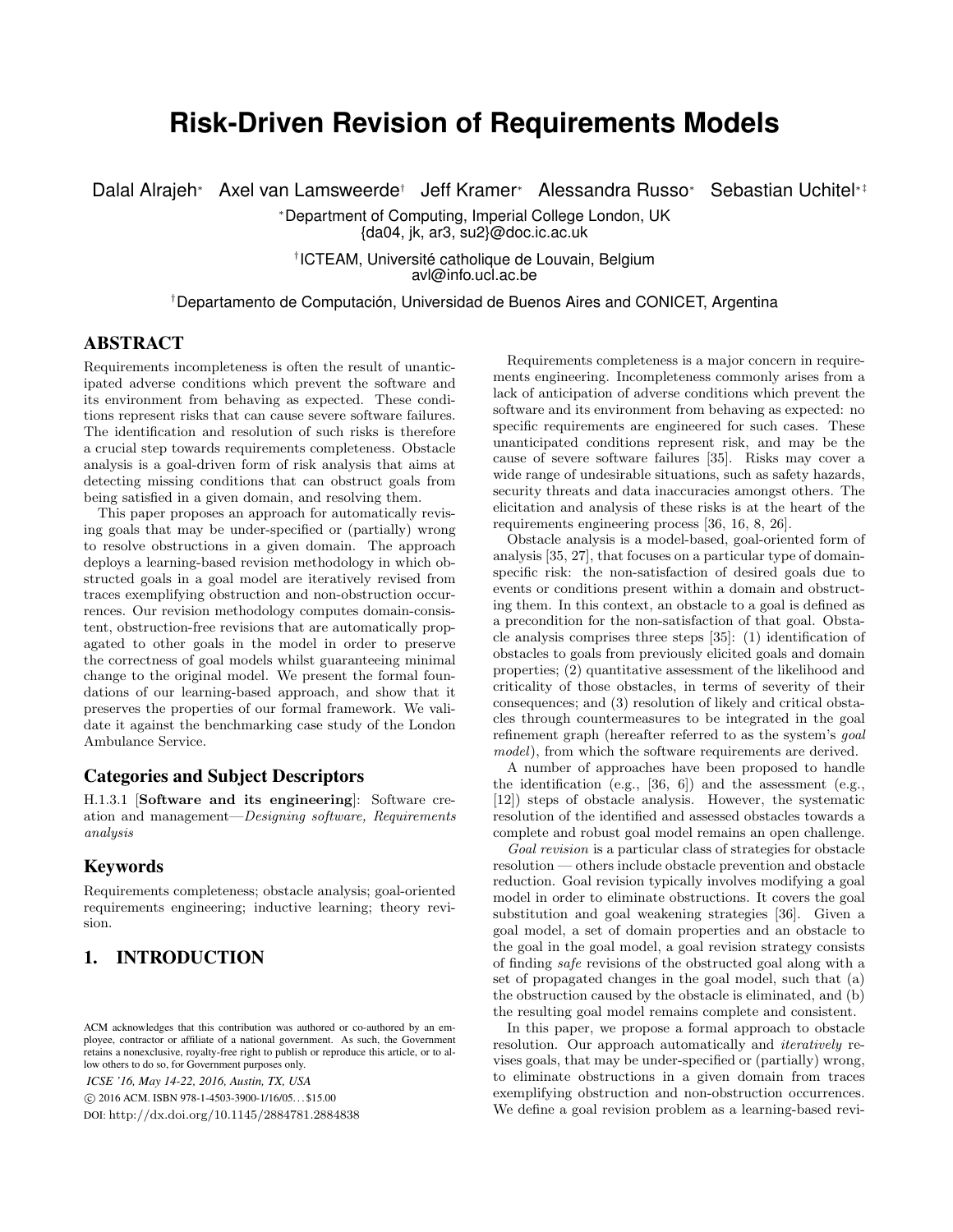sion task [37]. The approach generates obstruction-free goal revisions and automatically propagates them to other goals in the model to make the obstruction disappear while preserving model correctness and guaranteeing minimal change on the original model. If alternative revisions are found, the approach produces alternative goal models each of which is guaranteed to be satisfiable within the given domain. It makes use of a recently developed constraint-driven learning technique [9]. This technique allows us to specify syntactic and semantic constraints over the search space of possible goal revisions. We use this feature to ensure the correctness of the revised goal model. Our approach terminates once all identified obstructions have been removed within a given set of domain properties, or when no revision can be found for this set. The latter case calls for eliciting further domain properties from which a new cycle of obstacle analysis should be applied [6].

In this paper, we assume that a set of obstructed goals is given and that the identified obstacles to these goals have been prioritized in terms of criticality in the preceding assessment phase (e.g., through cost-benefit analysis) of obstacle analysis. We do not consider obstructions arising, for instance, from uncertainty about stakeholders, their priorities or implementation costs, as in [22]. Our contribution is summarized as follows:

- a formal underpinning of the notion of safe goal revision for obstacle resolution;
- an automated approach for *computing* safe revision of a goal from obstruction and non-obstruction traces;
- an automated technique for minimally *propagating chan*ges throughout a goal model while ensuring that the resulting model is correct;
- a new application of learning-based revision and constraint-driven learning to requirements engineering.

To the best of our knowledge, this paper is the first to automatically execute and propagate goal revisions in formal goal models.

The rest of the paper is organized as follows. Sec. II introduces background on goal modelling, obstacle analysis, and revision-based learning. Sec. III motivates our approach on a small example. Sec. IV presents the formal underpinning of our approach. Sec. V and VI, define the learning-based revision technique used for computing goal revisions and summarizes our evaluation on an ambulance dispatching system [17] respectively. Related work is discussed in Sec. VII.

# 2. BACKGROUND

We recall some basics on behavioural goal modelling, obstacle analysis and learning-based revision.

#### 2.1 Goal-oriented system modelling

A goal is a prescriptive statement of intent to be satisfied by cooperating agents forming the considered system. Agents may include devices like sensors and actuators, people, pre-existing software and the software to be developed. Unlike goals, domain properties are descriptive statements about the problem space, e.g., physical laws. A behavioural goal captures a maximal set of intended system behaviour; unlike soft goals, it is satisfiable in a clear-cut sense [35].

A behavioural goal is of type Achieve or Maintain. To enable formal analysis, behavioural goals may be specified in Fluent Linear Temporal Logic (FLTL) [18]. A goal has the general form  $\square(C \leadsto \Theta T)$  where C and T are conjunctions of fluent expressions (defined hereafter),  $\sim$  is one of the classical logical connectives  $\rightarrow$  and  $\leftrightarrow$  and  $\Theta$  is a real-time temporal operator such as  $\bigcap$  (next),  $\Diamond$  (sometimes in the future),  $\diamond_{\sim d}$  (sometimes in the future before deadline d),  $\Box$  (always) and **U** (always in the future unless) [21]. The expression  $C \Rightarrow \Theta T$  is a shorthand for  $\square (C \rightarrow \Theta T)$ .

A fluent f is defined by a set  $I_f$  of initiating events, a set  $T_f$  of terminating events and an initial truth value either true or false. Given a set of event labels A, called alphabet, a fluent definition takes the form  $f = \langle I_f, T_f,Init \rangle$ , where  $I_f \subseteq A$ ,  $T_f \subseteq A$  and  $I_f \cap T_f = \emptyset$ , and  $Init \in \{true, false\}$ . A negative fluent literal is a fluent preceded with  $\neg$ . Otherwise it is called a positive literal. The notation  $(\neg)f$  is a shorthand for either  $f$  or  $\neg f$ . A *fluent expression* is a fluent literal preceded by a temporal operator.

FLTL expressions are interpreted over sequences of state and events called traces. Events may occur simultaneously in a trace. We write  $\sigma = s_0\{a, b\}$ <sub>0</sub>s<sub>1</sub>{c}<sub>1</sub>s<sub>2</sub>... to represent a trace in which the events a and b occur simultaneously from state  $s_0$  followed by the event c from  $s_1$ . We sometimes write traces as  $\sigma = 0$ :  $\{a, b\}, 1$ :  $\{c\}, 2$ : .... Given a trace  $\sigma$  and a set of fluent definitions FD, a fluent is said to be true (resp. false) in a trace  $\sigma$  at position i, denoted  $\sigma, i \models f$ . if and only if either of the following conditions holds:  $(a)$ the fluent is initially true and no terminating event has occurred since, or (b) some initiating event has occurred before  $i$  with no terminating event occurring since then. The notation  $\sigma \models f$  is a shorthand for  $\sigma, 0 \models f$ . The semantics of fluent expression are defined inductively. Given two FLTL expressions  $\Phi$  and  $\Psi$ ,  $\{\Phi\} \models \Psi$  holds if all traces satisfying Φ also satisfy Ψ.

Given a trace  $\sigma$  and alphabet A, the projection of  $\sigma$  over A, denoted as  $\sigma|_A$ , is the trace obtained by eliminating from σ all elements that are not in A. We use the notation Σ(Φ) (resp.  $\Sigma_A(\Phi)$ ) to denote all traces (resp. projections) satisfying Φ.

A goal model is a refinement graph in which each goal is represented as a node and associated with a unique label. An AND-refinement of a goal PG into a set of sub-goals  $\{SG_1, \ldots, SG_n\}$  is *complete* when the sub-goals  $\{SG_i\}$ , possibly with domain properties in  $D$ , are together sufficient for satisfying PG; and it is consistent if the sub-goals are all together consistent with the domain properties. These properties are more precisely stated as follows, for all  $1 < i < n$ :<br> $\{SG_1, ..., SG_n, D\} \models PG$  (complete refinement)

| $\{SG_1, , SG_n, D\} \models PG$ | $(complete \ refinement)$        |
|----------------------------------|----------------------------------|
| $\{SG_1, , SG_n, D\} \neq false$ | ( <i>consistent refinement</i> ) |

A goal model is said to be correct if every AND-refinement relation in the model is complete and consistent. In this paper, we define a goal model as a tuple  $\langle \Gamma, \prec \rangle$  where  $\Gamma$  is the set of goals appearing in the model and  $\prec$  is the set of AND-refinement relations between goals in Γ. We will sometimes write  $\{SG_1, ..., SG_n\} \prec G$  to denote the notion that the set  $\{SG_1, ..., SG_n\}$  is a refinement of G.

Obstacle analysis is a goal-oriented form of risk analysis. An obstacle to a goal is a domain-satisfiable precondition for the non-satisfaction of this goal [36, 35]:

| $\{O, D\} \models \neg G$    | (obstruction)           |
|------------------------------|-------------------------|
| $\{O, D\} \not\models false$ | $(domain\ consistency)$ |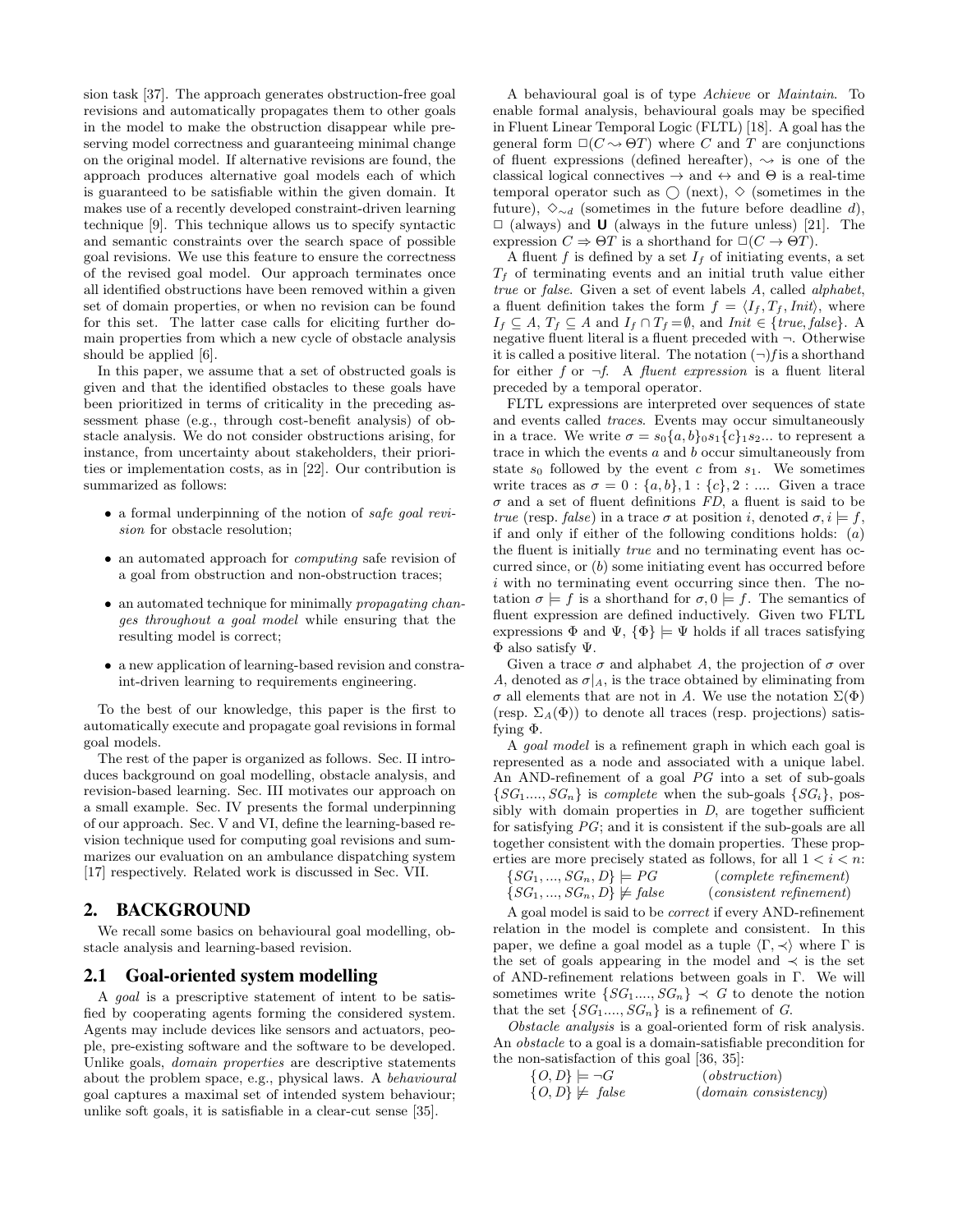We call any trace  $\sigma$  such that  $\sigma \models D \land O$  an *obstruction* trace for goal  $G$  with respect to obstacle  $O$  in  $D$ . Similarly, we refer to a trace where  $\sigma \models D \land \neg O$  as a non-obstruction trace for G with respect to O in D.

# 2.2 Inductive Learning and Theory Revision

Inductive Logic Programming (ILP) [29] is a logic-based inductive learning [28] technique that is concerned with learning generalizations  $H$  that, together with a given background knowledge  $B$  explain a given set  $E$  of examples, where  $H$ , B, E are represented as logic programs [25]. Typically, ILP algorithms generate minimal hypotheses, i.e., ones that are minimal both in terms of their size and number. Most recent state-of-the-art inductive learning systems [14, 15, 10], referred to as non-monotonic ILP systems, are capable of not only learning generalizations of given examples, but also revisions of existing knowledge. Assuming  $K$  to represent possibly incorrect knowledge (referred to as the revisable knowledge), a learning-based revision task is a computational task that consists of learning changes  $C$  to be applied to the revisable knowledge  $K$ , to generate a revised knowledge  $K' = \rho(K, C)$  that entails the examples. The function  $\rho$ denotes the application of revisions  $C$  to the revisable knowledge K.

The search for revisions is performed within the scope of a search space s defined by a set of mode declarations (MD), a form of language bias that specifies the syntactic form of acceptable changes to be learned for a given revision task. We use  $s(MD)$  to denote this space. In general, such search space is very large as it potentially includes all possible additions and deletions that could be applied to the revisable knowledge within the scope of a given language, some of which may be irrelevant for particular domains. Inductive learning through constraint-driven bias is a technique recently proposed to tackle this problem [9]. Acceptable changes are the set of possible additions and deletion to the revisable knowledge that conform to a given set of domain-specific constraints. This is formally defined as follow, where  $P$  denotes the operator of power set,  $P(s(MD))$ denote the set of possible changes and  $\mathcal{P}(s(MD))|_{IC}$  the set of changes compatible with a given set of constraints IC.

DEFINITION 1 (CONSTRAINT-DRIVEN REVISION). A learning-based revision task through constraint-driven bias is a tuple  $\langle B, K, E, MD, IC_{MD} \rangle$ , where B denotes the background knowledge, K represents the revisable knowledge, E is the set of examples, MD is the language bias and  $IC_{MD}$ is the set of constraints over the search space  $\mathcal{P}(s(MD))$  induced by  $MD.$  H is an acceptable learned revision for this task if and only if  $H \in [\mathcal{P}(s(MD))]_{IC}$  and the revised knowledge  $K^{'} = \rho(K, H)$  satisfies the condition  $B \cup K^{'} \models \bigwedge e$ . e∈E

Minimality in the constraint-driven revision case is determined by the number of of additions and deletions applied to K to satisfy the conditions above.

# 3. MOTIVATING EXAMPLE

Consider a simplified version of a car automatic handbrake control system [35] in which a car driver, the car's engine, and the handbrake must interact to achieve safe brake control. A high-level goal for this system requires "the handbrake to be released within three seconds of the driver's wanting to start the car" expressed in FLTL as

# $G_r = \textit{DirectWantsToStart} \Leftrightarrow \Diamond_{\leq 3}\ \textit{HandbrakeReleased}$

Fig. 1.a shows a goal model for this root goal. In brief, the goal labelled  $G_r$  is refined into three sub-goals: a child goal labelled  $G_1$  stating that "the driver presses the acceleration" pedal whenever he/she wants to drive the car", a child goal labelled G<sup>2</sup> prescribing that "the motor revs increase after the pedal is pressed" and a child  $G_3$  requiring that "once the motor revs increase (i.e., revving), the handbrake is to be released". Each of these are then refined into two leaf goals capturing the if and only-if part of  $\Leftrightarrow$ .

Suppose the domain properties  $D$  contain the following fluent definitions and a property that states that the motor revs increase whenever the air-conditioning in the car starts:

 $AirConditioningStarts \equiv \langle startAC, stopAC, false \rangle$  $MotorReiving \equiv \langle incRevMotor, decRevMotor, false \rangle$  $DriverWantsToStart \equiv \langle insertKeys, removeKeys, false \rangle$  $Handbrake Releaseed \equiv \langle releaseHandbrake$  $enqageHandbrake, false$  $ThrottlePedalPressed \equiv \langle pressPedal, releasePedal, false \rangle$ 

 $AirConditioningStarts \Rightarrow \bigcap MotorRewing$ 

The goal model in Fig. 1 fails to consider situations in which the motor revs increase due to other reasons: namely the air-conditioning starting, a possible behaviour within the domain that would obstruct the goal  $G<sub>7</sub>$  stating that "the acceleration pedal is pressed if the motor is revving",  $\bigcap$  MotorRevving  $\Rightarrow$  ThrottlePedalPressed.

Using [6], the following obstacle condition is generated:

 $O_{G_7} = \diamond (AirConditioningStats \wedge \neg ThrottlePedalPressed)$ 

Although approaches such as [36] provide a list of strategies that may be deployed to resolve obstacles like this, they do not discuss when these strategies are applicable and in which cases nor how such strategies can be applied individually or in tandem. Furthermore, they do not provide support for ensuring that resolutions are propagated correctly within the entire goal model.

Consider for instance, the substitution strategy in which the obstructed goal  $G_7$  may be replaced with a new one which no longer relies on the acceleration pedal being pressed. One choice would be to weaken the goal to become

$$
\bigcirc \; MotorRewing \Rightarrow (AirConditioningStats \newline \lor \; ThrottlePedalPressed)
$$

Another possibility is to extend the domain description D with new fluents and properties that may allow alternative resolutions. For example, suppose D is extended to model a car with an Electronic Handbrake [19] that has an electronic handbrake button and a handbrake controller that adds tension to the brake cables: ManualBrakeButtonOff  $\equiv$  $\langle switchButtonOff, switchButtonOff, false \rangle; HandBrakeCtrlOff$  $\equiv$   $\langle switchCtrlOff, switchCtrlOn, false \rangle$ .

In this extended domain, it is possible to consider a revised goal in which an electronic handbrake disables the handbrake controller.

#### $\bigcap$  HandBrakeCtrlOff  $\Rightarrow$  ManualBrakeButtonOff

Whichever choice is made, simply replacing the obstructed goal  $G<sub>7</sub>$  is clearly insufficient since the resulting refinements in the goal model may no longer be complete. Hence, the changes to the goal need to be correctly propagated to other goals in the model that were dependent on the previous goal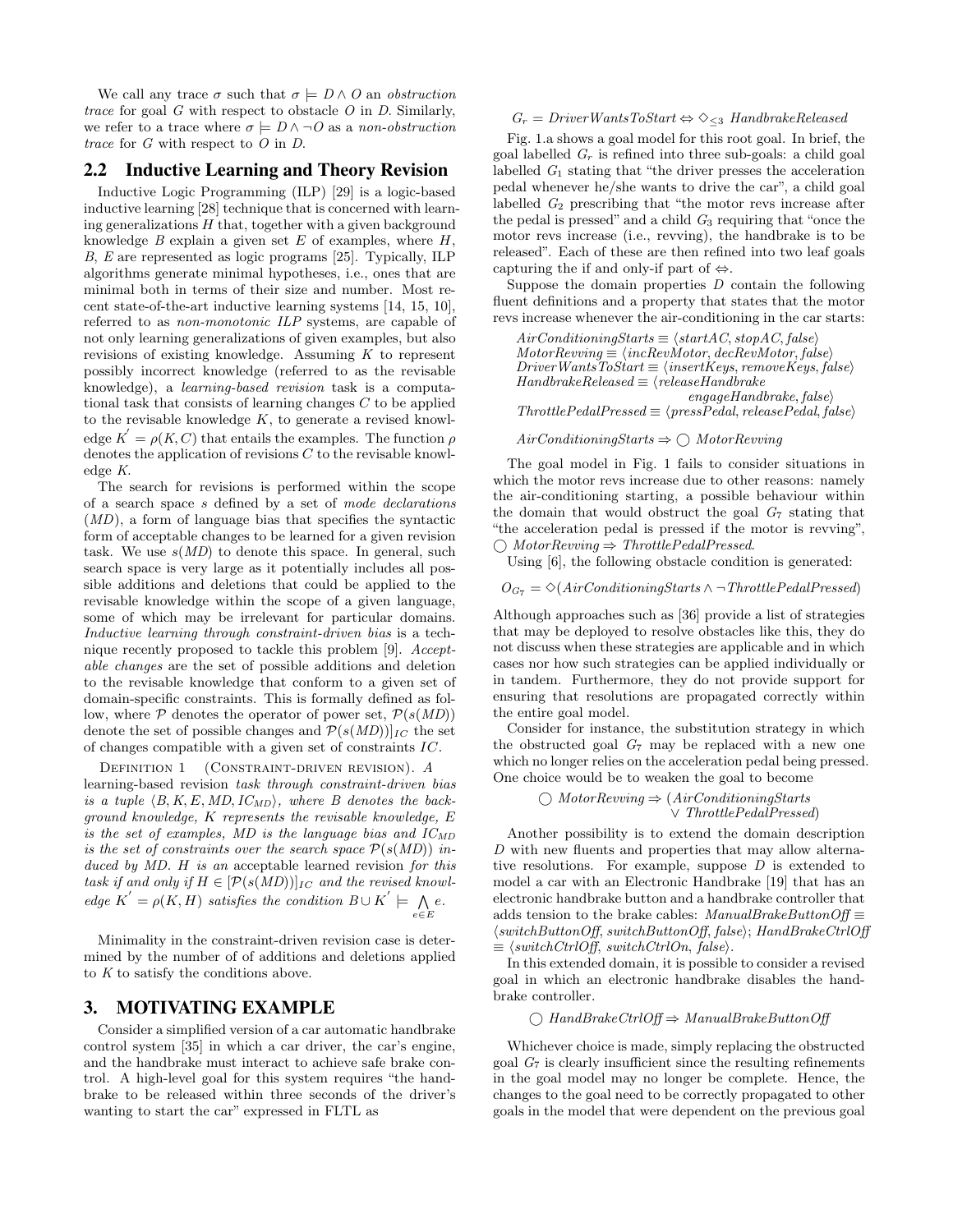

Figure 1: Goal model for Automatic Handbrake Control System: (a) original, (b) revised.

being satisfied. As a result of the propagation, the handbrake controller will release (or apply) the handbrake rather than the motor revving.

We present a learning-based revision technique that automatically produces the revised goal model in Fig. 1.b by substituting the obstructed goal  $G<sub>7</sub>$  and propagating the necessary changes to the rest of the model to guarantee it to be obstruction-free, consistent within the domain and preserve the correctness of the refinements in the goal model.

# 4. GOAL REVISION SETTING

As mentioned in Sec. 1, different revision strategies may be deployed to resolve an obstacle for a given goal, each of which involves a series of strategy-specific manipulations to the domain properties, and/or goal model. In spite of the specific strategy deployed, the goal model resulting from the resolution must satisfy a number of requirements to ensure that the obstacle is eliminated. In this section we discuss common requirements goal revision strategies should meet.

In what follows we use  $D'$  to represent the domain properties resulting from updates to the domain properties D,  $G'$  a revision to the goal  $G, M'$  the goal model resulting from integrating  $G'$  in the model  $M$  and propagating changes through the original goal model M. Finally  $\zeta$  denotes a function that returns a user-defined distance metric that measures the difference between two goals (i.e.,  $\zeta(G, G')$ ), or sets of goals (i.e.,  $\zeta(\lbrace G_i \rbrace, \lbrace G'_i \rbrace)$ ).

The first requirement is concerned with domain-consistency. Since goals are expected to be achieved within specific domains, any revision strategy must ensure that it produces satisfiable revisions within that domain.

REQ1 [Revision Consistency] If goal G is obstructed by  $obstack C$  in domain D, then any goal revision  $G'$  should be consistent with D', i.e.,  $\{D', G'\} \not\models \text{false.}$ 

The second requirement is concerned with obstacle elimination. Obstacle elimination may be achieved in two ways: either by ensuring the obstruction disappears (i.e., violating the obstruction condition in Subsection. 2.1) or making the obstacle inconsistent with the domain (i.e., violating the domain-consistency condition in Subsection. 2.1). In the first case, a minimum requirement for the resolution strategy is to ensure that the revised goal is no longer violated by the obstacle's occurrence.

REQ2 [Obstacle Elimination] If goal G is obstructed by  $obstacle$   $O$  in  $D$ , then any goal revision  $G'$  should no longer be obstructed by O in D', i.e.  $\{D', O\} \not\models \neg G'$ .

Furthermore, the goal changes to be propagated throughout the model should not cause other changed goals to be obstructed by the obstacle O.

REQ3 [Non-obstruction Sustainability] The propagation of changes to G through M should not reintroduce new  $obstructions, by obstacle O, to any changed goal  $G'_i$  of M' in$  $D', i.e., \{D', O\} \not\models \neg G_i'.$ 

In addition, such change propagation should preserve the goal model's correctness.

REQ4 [Refinement Correctness] The propagation of changes to G through M must ensure that every goal refinement in the model  $M'$  is a consistent and complete refinement.

We call a goal revision *safe* if it satisfies REQ1-4. In addition, two other requirements appear desirable. Any behaviour that was permissible in the domain and in which the obstacle did not occur should be permissible after the revision in the updated domain. Assuming  $A_D$  denotes the alphabet of the domain D, prior to any update. This requirement is more precisely stated below.

REQ5 [Behaviour Preservation] The revised goal model  $M'$  should preserve those behaviour from  $G$  in which the obstacle does not occur, i.e.,  $\Sigma(D \wedge \neg O \wedge G) \subseteq \Sigma_{A_D}(D' \wedge G')$ .

Finally, the revised goal model  $M'$  should be as close as possible to the original model M.

REQ6 [Minimal Change] The propagation of the goal revision  $G'$  through M should be minimal, i.e.,  $\zeta(M, M')$  is minimal.

## 5. OBSTACLE-DRIVEN GOAL REVISION

This section presents our approach for learning-based revision for computing safe goal revisions.

#### 5.1 Approach Overview

The input is a goal model M, updated domain properties D, which include fluent definitions, and a set of detected obstacles  $\{O_i\}$  to goals in M. We assume a set of obstacles have already been detected, for instance using the procedure presented in [6], and assessed against their likelihood and criticality using the method in [12]. Then for each ob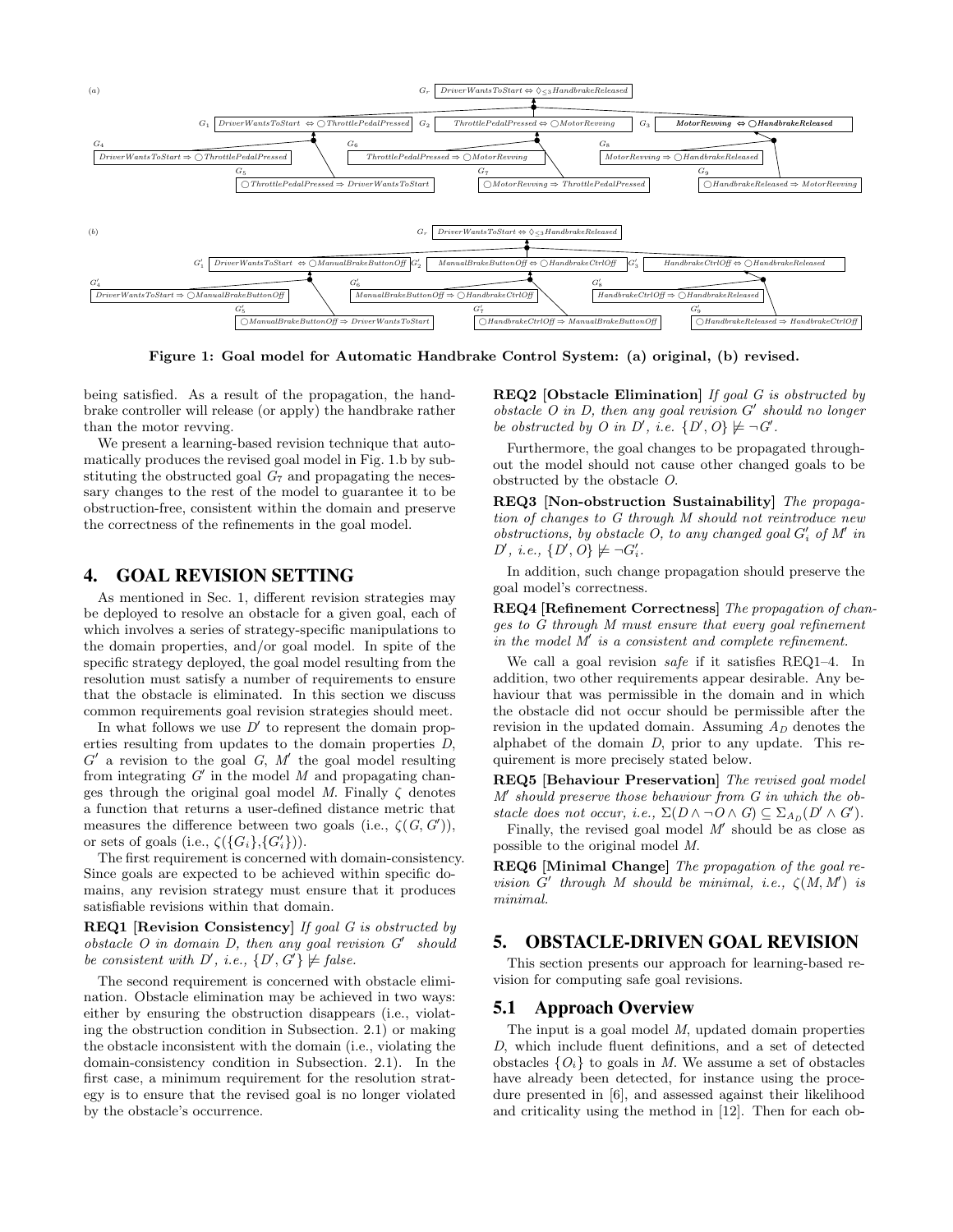stacle O to G of M in D, a finite set of obstruction traces  $\Sigma_o$ are obtained from a model satisfying D and O. We generate these by verifying  $\{D, O\} \models \Box(C \rightsquigarrow \Theta T)$ , in the spirit of [5]. To achieve the behaviour preservation requirement expressed in Sec. 4, the approach further considers a finite set of non-obstruction traces  $\Sigma_{\neg O}$  that satisfy the domain and negation of the obstacle. These are generated by verifying a model of D and  $\neg$ O against the obstructed goal's 'antitarget', i.e.,  $\{D, \neg O\} \models \Box(C \leadsto \neg \Theta T)$ , as explained in [6]. We use the model checking approach described in [34] for automatically generating the traces. However, the approach is not bound to a specific verification method and assumes that domain-consistent traces are given.

Then, a learning-based revision task is constructed which aims at automatically finding revisions  $G'$  to the obstructed goal G such that the revised goal is satisfied in traces by all in  $(\Sigma_{\neg O} \cup \Sigma_O)$  and is consistent with D. The revisions are automatically propagated to other goals in M. Where alternative revisions exist, alternative goal models are generated. The output is a set of alternative goal models  $\{M'_j\}$  that are guaranteed to be satisfied in the traces generated. The revision procedure is repeated with respect to the revised goal until no traces in  $\Sigma(D \wedge O)$  obstruct the revised goal or until no revision can be found within the given domain properties, indicating that the domain needs to be updated. In the latter case, new obstacles (if any) need to be identified and assessed within the updated domain in order to start a new revision cycle. The revision process is iteratively applied on every input obstacle in  $\{O_i\}$ . The approach terminates once a goal model is reached that meets the REQ1–6 of Sec. 4 for every  $O_i$ .

The order in which obstacles are eliminated are assumed to be determined by the engineer depending on their assessed criticality. In our illustrations, we assume that the structure of the goal model is maintained, i.e., the number of children and refinements for a parent goal does not change. We illustrate the proposed approach by considering a goal substitution strategy. Weakening is discussed in Sec. 6.

To enable the learning-based revision in the context of obstacle resolution, the task of finding a safe goal revisions must be defined in in terms of the ILP framework introduced in Sec. 2.2. The goal model, domain properties and traces are therefore automatically translated into a logic program, and together with appropriate constraints over the solution space, learning-based revision computes acceptable revisions as shown in the next subsection. Though the details are provided, the encoding and procedure for generating revisions are black-box computations from the engineer's perspective.

## 5.2 Encoding for Obstacle Elimination

We first introduce some terminologies used in our description. We assume that every goal  $G$  is associated with a label that uniquely identifies it, denoted . We refer to a goal SG in a refinement set of a parent goal PG as a left child if a fluent literal that appears in SG's current condition also appears in PG's current condition. Similarly, we call it a right child if a fluent literal that appears in SG's target condition also appears in PG's target condition. In addition, we say that the child goal  $SG_1$  is *left* (resp. *right*) of another child  $SG_2$  if a fluent literal that appears in  $SG_1$ 's target condition (resp. current condition) also appears in the current (resp. target) condition of  $SG_2$ . We describe below the encoding of goals, the structure of the goal model, the traces and the setting for revision task. The encoding of domain properties is similar to that described in  $[6]$ <sup>1</sup>

The formalism used for encoding the input is based on the Event Calculus (EC) [20]. In addition to the standard EC predicates (e.g., holds\_at and happens), we extend the language to include auxiliary predicates that capture the formulation of goals' current and target conditions together with their interpretation over traces.

For a given goal model  $M = \langle \Gamma, \prec \rangle$ , the encoding M is defined in terms of the encoding of the goal expressions in it (denoted  $tr[\Gamma]$ ) and the refinement relations it contains (denoted  $tr[\prec]$ ). The  $tr[\Gamma]$  makes use of predicates like c\_holds (meaning the current condition holds), t\_holds (for the target condition holds), t\_holds\_next (meaning the target condition holds at the next time-point), and the predicate t\_holds\_eventually (meaning the target condition holds eventually), etc. The current condition  $C$  of a goal labelled  $l_G$  is automatically translated into the expression:

$$
\begin{array}{c} \texttt{c\_holds}(l_G, \texttt{I}, \texttt{S}) \leftarrow (\texttt{neg\_}) \textit{pred}_b[\phi_1, \texttt{I2}, \texttt{S}] \land ... \\ \land \ (\texttt{neg\_}) \textit{pred}_b[\phi_n, \texttt{I2}, \texttt{S}] \end{array}
$$

where  $\phi_j$  is a fluent expression in G's current condition,  $pred_b[\phi_j, \texttt{I2}, \texttt{S}]$  is the EC literal corresponding to the fluent expression  $\phi_i$  as given in Table 1 and the variables I and S are of type time-points and traces respectively. The encoding of target conditions results in rules of the form:

$$
\mathit{pred}_h[\Theta T, l_G, I, S] \leftarrow \mathit{pred}_b[\Theta, I] \wedge \\ (\mathbf{neg\_})\mathit{pred}_b[\phi_1, I2, S] \wedge \ldots \wedge (\mathbf{neg\_})\mathit{pred}_b[\phi_n, I2, S]
$$

where  $\text{pred}_b[\Theta, \mathbf{I}]$  is the literal corresponding to  $\Theta$  in Table 1, and  $pred_h[ $\Theta T, l_G, \mathbf{I}, \mathbf{S}$ ] is the literal corresponding to  $\Theta T$ .$ 

Table 1: Encoding of goals.

| Fluent expression                                              | EC encoding                                                               |
|----------------------------------------------------------------|---------------------------------------------------------------------------|
| $pred_b[(\neg)f, \mathbf{I}, \mathbf{S}]$                      | $(neg_{})$ holds_at $(f, I, S)$                                           |
| $pred_h[\bigcirc(\neg)f, \mathbf{I}, \mathbf{S}]$              | $(neg_{})$ holds_at_next $(f, I, S)$                                      |
| $pred_b[\diamondsuit(\neg)f, I, S]$                            | $(neg_\texttt{\_})$ holds_at_eventually $(f_\texttt{\_},I_\texttt{\_},S)$ |
| $pred_b[\diamondsuit_{< d}(\neg)f, \mathbf{I}, \mathbf{S}]$    | $(neg_{})$ holds_at_eventually_by(f, d, I,S)                              |
| $pred_{b}[\emptyset, \mathbf{I}]$                              | $I = I2$                                                                  |
| $pred_h[\bigcirc, I]$                                          | next(I,I2)                                                                |
| $pred_b[\diamondsuit, I]$                                      | eventually(I, I2)                                                         |
| $pred_b[$ $\Diamond_{\leq d}$ , I                              | $eventually\_by(I, d, I2),$                                               |
| $pred_h[T, l_G, \mathbf{I2}, \mathbf{S}]$                      | t_holds $(l_G, I2, S)$                                                    |
| $pred_b[\bigcirc T, l_G, \mathbf{I2}, \mathbf{S}]$             | t_holds_next $(l_G, I2, S)$                                               |
| $pred_h[\diamond T, l_G, \mathsf{I2}, \mathsf{S}]$             | t_holds_eventually( $l_G$ ,I2,S)                                          |
| $pred_h[\diamondsuit_{\leq d}T, l_G, \textbf{I2}, \textbf{S}]$ | t_holds_eventually_by( $l_G$ ,d, I2,S)                                    |

The following is an extract of the encoding obtained for the goals labelled  $G_r$  and  $G_7$  of Fig. 1.

 $c\_holds(gr, I, S) \leftarrow$ 

holds\_at(driverWantsToStart, I, S).

```
t_holds_eventually_by(gr, 3, I, S) \leftarrow
```
holds\_at\_eventually\_by(handbrakeReleased, 3, I, S).

```
t_holds_eventually_by(gr, 3, I, S) \leftarrow
```
holds\_at\_eventually\_by(handbrakeReleased, 3, I, S).

 $c\_holds(g7, I, S) \leftarrow$ 

holds\_at\_next(motorRevving, I, S).

 $t\_holds(g7, I, S) \leftarrow$ 

holds\_at(throttlePedalPressed, I, S).

<sup>1</sup>For details, see www.doc.ac.uk/∼da04/icse16/.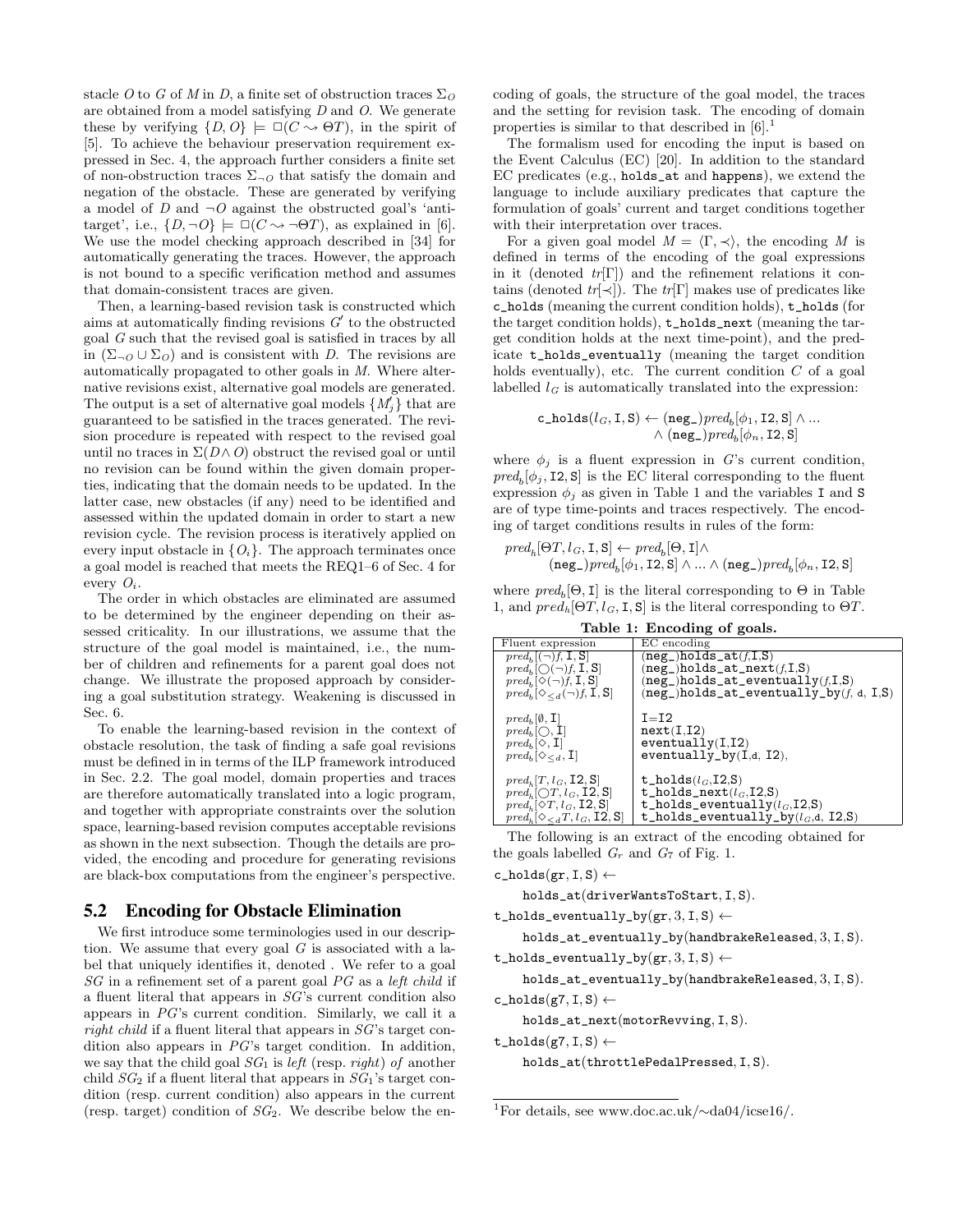In addition to the above,  $tr[\Gamma]$  contains rules that capture notions of vacuous and non-vacuous satisfactions of goals in traces, using predicates holds\_vacuously and holds\_nonvacuously. This is to preserve the semantics of the goal expressions over traces in the semantics of the logic programs (i.e., both when the goal condition holds and does not hold). Furthermore, since our logic programs have finite models, we extend the satisfaction notion of goals in finite traces to handle cases where the current condition of a goal holds, and the bound on traces is reached before the goal's target condition is satisfied. This is formalized using the predicate holds\_at\_end\_time. Below is the encoding generated from the goals  $G_r$  and  $G_7$ .

holds\_non\_vacuously( $gr, I, S$ )  $\leftarrow$ 

c\_holds(gr, I, S)  $\land$  t\_holds\_eventually\_by(gr, 3, I, S).

holds\_vacuously( $gr, I, S$ )  $\leftarrow$ 

not c\_holds( $gr, I, S$ )  $\wedge$ 

not t\_holds\_eventually\_by $(gr, 3, I, S)$ .

 $holds\_at\_end\_time(gr, I, S) \leftarrow$ 

c\_holds( $gr, I, S$ )  $\wedge$ 

 $\mathtt{eot}(E) \wedge I \leq E \wedge E < I + 3$ ,

not  $t_{holds\_eventually_by(gr, E, I, S)$ .

holds\_non\_vacuously( $g7, I, S$ )  $\leftarrow$ 

 $c_{\text{holds}}(g7, I, S) \wedge t_{\text{holds}}(gr, I, S).$ 

holds\_vacuously( $g7, I, S$ )  $\leftarrow$  not c\_holds( $g7, I, S$ ).

The encoding of refinement relations  $tr[\prec]$  makes use of the predicates  $root/1$ , left\_child/2, right\_child/2 and left\_of/2 to formulate the refinement relation between goals in the goal model. For example, the following facts are generated for our running example.

 $root(gr).$  left\_child(gr, g1). child\_of(gr, g2). right\_child(gr, g3).

Our encoding also captures domain-independent axioms, denoted Ax, that define laws of persistency of fluents over time in traces [20], and of goal satisfaction, including:

```
holds(G, I, S) \leftarrow holds\_non\_vacuously(G, I, S).holds(G, I, S) \leftarrow holds\_vacuously(G, I, S).holds(G, I, S) \leftarrow holds\_at\_end\_time(G, I, S).
```
To enable the revision, the encoding formulates the notion of obstruction and obstacle elimination in  $Ax$ :

```
obstackel=holds(G, I, S) \leftarrow not holds(G, I, S).obstructed \leftarrow obstackel_bolds(G, I, S)entailed \leftarrow not obstructed.
```
The first rule says that an obstacle for a goal G holds at some time-point in a trace if the goal does not hold at that time-point. The second says that an obstruction occurs if there is a goal for which an obstacle holds. No obstruction gives entailment of all goal.

The encoding of traces  $tr[\Sigma_O \cup \Sigma_{\neg O}]$  on the other hand generates a set of happens facts. For instance, from the obstruction trace  $\sigma_{O_{G_7}} = 0$ : {startCar}, 1:{startAC,switchButtonOff }, 2: {incRevMotor}, {releaseHandbrake}, and the nonobstruc-tion trace  $\sigma_{\neg O_{G_7}} = 0$ : {startCar}, 1:{pressPedal, switchButtonOff }, 2:{ incRevMotor}, {releaseHandbrake} we have the following facts:

 $tr[\sigma_{O_{G_7}} \cup \sigma_{\neg O_{G_7}}] =$  ${\{\texttt{happens}(\texttt{startCar}, 0, s1), \texttt{happens}(\texttt{startAC}, 1, s1),\}}$ happens(switchButtonOff, 1, s1), happens(incRevMotor, 2, s1), happens(switchButtonOff,  $2$ , s1)  $happens(releaseHandbrake, 3, s1),$ happens(startCar,  $0$ , s2), happens(switchButtonOff, 1, s2), happens( $pres$ PessPedal,  $1, s2$ ), happens(incRevMotor,  $2, s2$ ), happens(switchButtonOff,  $2$ , s2),  $happens(releaseHandbrake, 3, s2)$ .

where  $s1$  and  $s2$  are unique identifiers for encoded traces.

## 5.3 Computing Goal Revisions

To compute revisions to the obstructed goal, the set of examples E must be specified. For the learner, the example are facts that should follow from the background knowledge and revisable theory but as such do not. In the revision problem, we consider our examples to represent the fact that all encoded goals (including the obstructed one) should hold at all time-points and in all the traces, including the obstruction traces. Given the rules defining entailment in Sec. 5.2,  $E$  in its simplest form includes the single fact entailed.

The mode declaration MD is defined to cover all fluents expressions that may be constructed using the language of the domain and the predicates in Table 1. As these are typically domain-specific, the engineer may specify which fluents may be considered in the revision process, thus limiting the solution space to goals expressible using these.

To ensure the refinement correctness requirement (REQ4), we define a set of the constraints  $IC_{MD}$  over the solution space, requiring that any change to the obstructed goal forces, where necessary, the revision to be applied to other goals within the model. The constraints specify which changes to goals' current and target conditions are acceptable to ensure the completeness and consistency of refinements. For instance, it is required that any changes to the current condition of a left child are reflected correctly in the current condition of its parent. This is captured in the following constraints in  $IC_{MD}$ .

$$
\leftarrow \texttt{in(R}_1, \texttt{current(PG)}, L), \texttt{left\_child(PG}, SG) \land \\ \texttt{not in(R}_2, \texttt{current}(SG), L).
$$
\n
$$
\leftarrow \texttt{in(R}_1, \texttt{current}(SG), L), \texttt{left\_child(PG}, SG) \land \\ \texttt{not in(R}_2, \texttt{current}(PG), L).
$$

where the variable  $\mathbb{R}_i$  is a unique identifier (used by the learner) for a rule within the solution space, and L corresponds to an EC encoding of a fluent expression. The literal  $in(R_1, current(PG), L)$  for instance means the rule with identifier  $R_1$  representing  $PG$ 's current condition (i.e., c\_holds in the head) has the EC encoding of the fluent expression L in its body. Although these constraints are pre-specified, the approach provides a language for users to specify other forms of constraints that are best suited for the domain. The revision task can now be defined as follows.

DEFINITION 2 (GOAL REVISION TASK). A goal revision task is a learning-based revision task  $\langle B, K, E, MD, IC_{MD} \rangle$ , where  $K = tr[\Gamma], B = tr[\prec] \cup tr[D] \cup tr[\Sigma_O \cup \Sigma_{\neg O}] \cup Ax,$  $E = \{entailed\}.$ 

The encoding of the problem preserves the obstruction to goals, prior to the revision computation. For instance, given the trace  $tr[\sigma_{O_{G_7}}]$ , the current target of the goal  $G_7$ holds at time-point 2 (holds\_at\_next(motorRevving, 2, s1))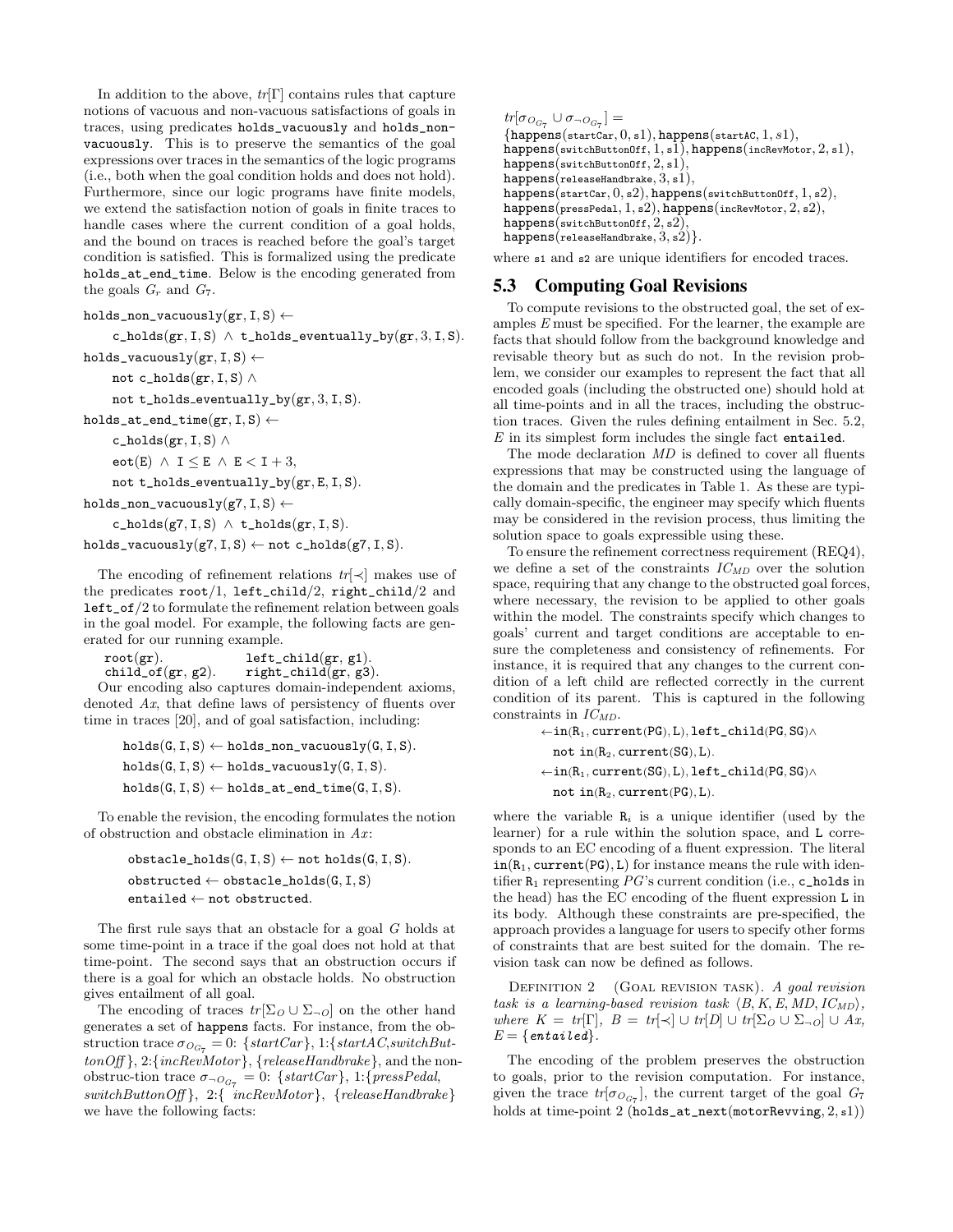and consequently  $c_{-}$  holds( $g7, 2, s1$ ) also holds. However, holds\_at(throttlePe-dalPressed, 2, s1) is not true at time-point 2 and thus G7's target condition does not hold at time-point 2 (i.e.,  $t_{holds}(g7, 2, s1)$  is not true). It follows from this that  $\text{holds}(g7, 2, s1)$  is not true and therefore obstructed is also true. Hence entailed is not covered.

THEOREM 1 (CORRECTNESS OF ENCODING). Let  $G$  be a goal, D the domain properties and  $\sigma_O$  be an obstruction trace to  $G$  in  $D$ . Let  $B$  and  $E$  be the background knowledge and example obtained from Def. 2. Then  $\sigma_O \models \neg G$  iff  $B \cup$  $tr[G] \not\models entailed.$ 

The revision procedure operates by exploring the search space for goal revisions obtainable by deleting and adding fluent expressions to the current or target conditions of the obstructed goal,  $\rho(tr[\Gamma], C)$ . The choice of operations to apply and of goals to which these are applied is determined by the traces in  $B$  and the constraints  $IC_{MD}$ . For instance, to satisfy entailed in our running example, the literal holds\_at (throttlePedalPressed, 2, s1) is deleted from the body of the rule  $t_{holds}(g7, I, S)$ . Its substitution is identified by traversing the trace for literals that if added to the body  $t_{holds}(g7, I, S)$  would result in the derivation of holds $(g7, I, S)$ 2, s1). To satisfy the constraints  $IC_{MD}$ , further deletions and additions are applied to other goals.

The distance metric  $\zeta$  is defined by the learning algorithm as a function that calculates the number of addition and deletion operations applied on the original model as a whole to obtain the revised model. Each application of an operation is given the score of 1. In our example above, the distance between  $\zeta(M, M') = 12$  capturing the number of fluent expressions that are deleted (6), e.g., ThrottlePedal-*Pressed* from  $G_1$ ,  $G_2$ ,  $G_4$ ,  $G_5$ ,  $G_6$  and  $G_7$ , and added (6). Where multiple revision candidates of similar distance exist, these are provided as alternative revisions. The learning produces the following set  $K'$  of revised rules.

| $t_{holds(g1, I, S) \leftarrow holds_at(manualBrakeButtonOff, I, S).$                          |
|------------------------------------------------------------------------------------------------|
| $t\_holds(g4, I, S) \leftarrow holds_at(\text{manualBrakeButtonOff}, I, S).$                   |
| $c_{\text{holds}}(g5, I, S) \leftarrow holds_{\text{att}(\text{manualBrakeButtonOff}, I, S).}$ |
| $c_{\text{holds}}(g2, I, S) \leftarrow holds_{\text{att}}(manualBrakeButtonOff, I, S).$        |
| $\verb c_holds(g6,I,S)  \leftarrow \verb holds_at(manualBrakeButtonOff,I,S) .$                 |
| $t_{holds(g7, I, S) \leftarrow holds_at(manualBrakeButtonOff, I, S).$                          |

The output indicates that changes are required to 6 goals in Fig. 1.a in total. For instance, from the last rule above, the obstructed goal  $G'_{7}$  is substituted by its revised version  $\bigcirc$ *MotorRevving*  $\Rightarrow$  *ManualBrakeButtonOff.* The goals shown in Fig. 1.b are computed following a second iteration of the approach to resolve the obstacle  $\Diamond$  (manualBrakeButtonOff ∧ $\cap \neg \text{MotorRewing}$  by substituting the dependency on the motor's revving with a hand-brake controller.

## 5.4 Theoretical Results

We report here on some of the results that follow from the approach. We do not provide full proofs owing to limited space.<sup>2</sup> The first of these is that the approach guarantees that any revision computed is consistent with the domain.

THEOREM 2 (DOMAIN CONSISTENCY). Let G be a goal and D the domain properties. Let  $\sigma_O$  be an obstruction trace

to  $G$  in  $D$ . Then for any computed goal revision  $G'$ , we have  $\{G', D\} \not\models \text{false}.$ 

The proof is is a consequence of Theorem 1 and the soundness of the learning [9]. Since obstruction traces form part of the background knowledge, the approach also ensures that every revision computed is satisfied in the obstruction trace, thus eliminating the obstacle from (at least) the encoded traces.

THEOREM 3 (OBSTRUCTION ELIMINATION). Let  $G$  be a goal and D the domain properties. Let  $\sigma_O$  be an obstruction trace to  $G$  in  $D$ . Then for any computed goal revision  $G'$ , we have  $\sigma_O \models G'$ .

In addition, as the example requires that all considered goals to be satisfied in the obstruction traces, the approach meets the REQ3 with respect to those traces.

THEOREM 4 (NON-OBSTRUCTION SUSTAINABILITY). Let  $M = \langle \Gamma, \prec \rangle$  be a goal model and  $\Sigma_O$  a set of obstruction traces for  $G \in \Gamma$  in  $\Sigma(D \wedge O)$  and  $\Sigma_{\neg O}$  a set of non-obstruction traces for G in  $\Sigma(D \wedge \neg O)$ . Let  $M' = \langle \Gamma', \prec \rangle$  be a revised goal model computed form D, M,  $\Sigma_O$  and  $\Sigma_{\neg O}$ . Then  $\forall G_i' \in \Gamma', \sigma \in \Sigma_O \cup \Sigma_{\neg O} : \sigma \models G_i'.$ 

Another consequence of the proposed approach is that every refinement relation in the revised goal model is guaranteed to be consistent and complete. Consistency is preserved since the refinements are (at the least) satisfied in the traces provided as input. Completeness with respect to the traces provided is maintained since every trace satisfying the encoding of a goal's children satisfies the encoding of the goal. Full correctness may be guaranteed if the traces provided capture a complete characterization of the traces in D.

THEOREM 5 (REFINEMENT CORRECTNESS). Let  $M =$  $\langle \Gamma, \prec \rangle$  be a goal model and  $\Sigma_O$  a set of obstruction traces for  $G \in \Gamma$  in Dand  $\Sigma_{\neg O}$  a set of non-obstruction traces for G in D. Then every refinement in a revised goal model  $M' = \langle \Gamma', \prec \rangle$  computed form D, M,  $\Sigma_O$  and  $\Sigma_{\neg O}$  is a consistent and complete refinement with respect to  $\Sigma_O \cup \Sigma_{\neg O}$ ; *i.e.*,  $\forall \{SG_1, ..., SG_n\} \prec G$ :

- $\forall \sigma \in (\Sigma_O \cup \Sigma_{\neg O}), \text{ if } \sigma \models \bigwedge_i SG_i \text{ then } \sigma \models G,$
- $\bullet\;\exists\sigma\in(\Sigma_{O}\cup\Sigma_{\neg O}).\;\sigma\models\bigwedge_{i}SG_{i}$

Furthermore, since non-obstruction traces, in which the original goal is satisfied, are encoded in the background knowledge, the learning guarantees that the revised goal is satisfied in these traces too, thus meeting REQ5.

THEOREM 6 (BEHAVIOUR PRESERVATION). Let  $\Sigma_O$  a set of obstruction traces for G in D and  $\Sigma_{\neg O}$  a set of nonobstruction traces for G in D. Then for any computed goal revision G' to G from D,  $\Sigma_O$  and  $\Sigma_{\neg O}$  the following condition holds:  $\forall \sigma \in \Sigma_{\neg O}$ . If  $\sigma \models G$  then  $\sigma \models G'$ .

In our context, minimality of the revision is determined by the number of fluent expressions that need to be added or deleted to meet REQ1–5 with respect to the given traces. The approach guarantees that all the computed revisions are minimally different from the model prior to the revision for the given traces.

THEOREM 7 (MINIMAL CHANGE). Let  $M = \langle \Gamma, \prec \rangle$  be a goal model,  $\Sigma_O$  a set of obstruction traces for  $G \in \Gamma$  in  $\Sigma(D \wedge$ O). Let  $M' = \langle \Gamma', \prec \rangle$  be a computed goal model revision. Then  $\zeta(\Gamma,\Gamma')$  is minimal with respect to  $\Sigma_O$ .

<sup>2</sup>See www.doc.ac.uk/∼da04/icse16/ for proofs.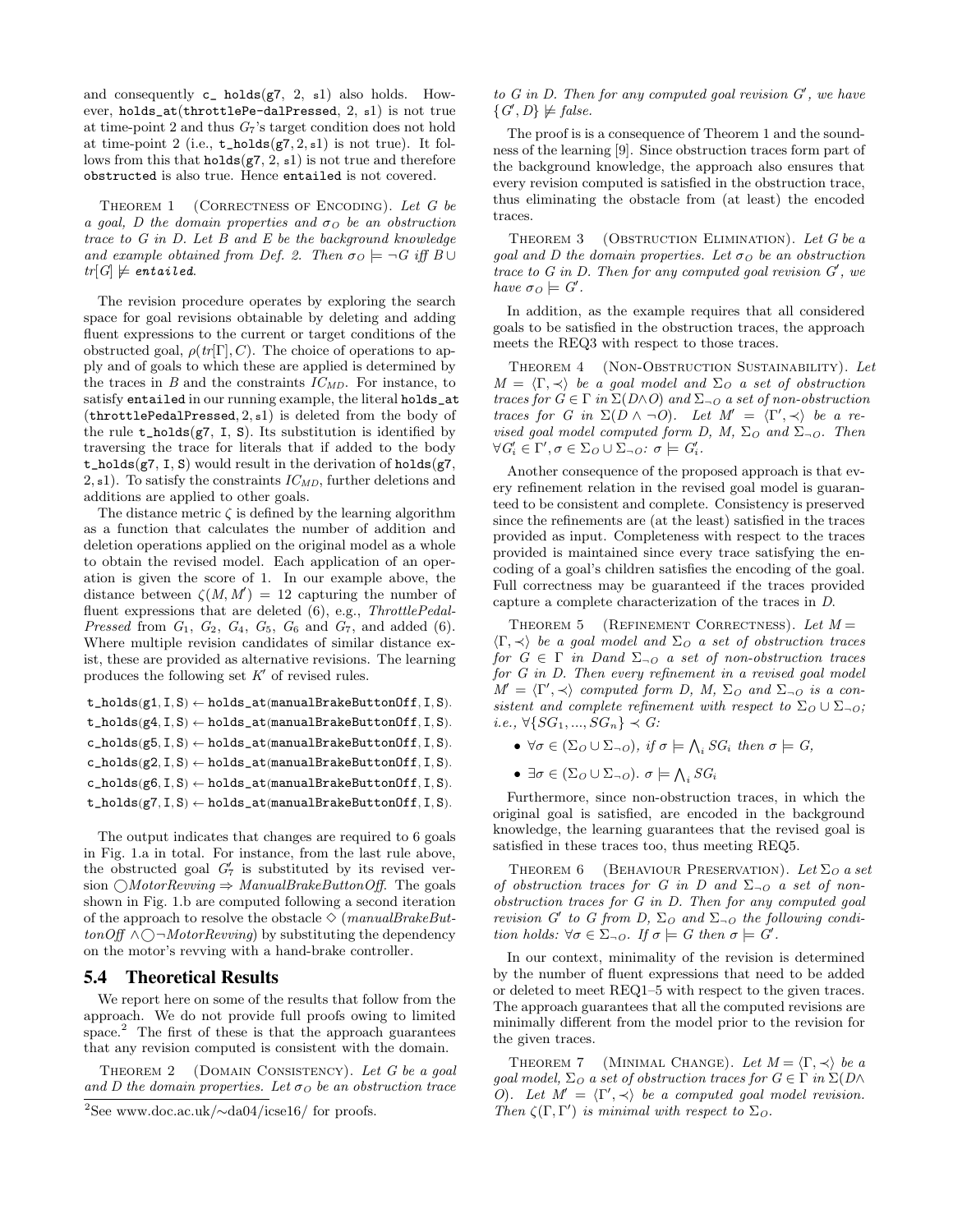Our approach also guarantees progress towards fewer obstructions in the goal model that are caused by the detected obstacles. This is easy to show since each revised goal is satisfiable in at least one more trace, i.e., the obstruction trace. The proof is based on the assumption that the revision process is performed iteratively and that obstruction traces from previous steps are used in subsequent iterations.

THEOREM 8 (PROGRESS). Let  $\Sigma_O$  be a set of obstruction traces for G in D. Then for any computed goal revision  $G'$  to G from D,  $\Sigma_O$  and  $G: |\Sigma(D \wedge O \wedge G')| < |\Sigma(D \wedge O \wedge G)|$ .

# 6. VALIDATION

We apply our approach to a benchmark case study, the London Ambulance Service originally reported in [36]. We demonstrate its ability to apply both weakening and substitution strategies for goal revisions expressed in first-order FLTL. To facilitate comparison with other approaches, we consider goals and obstacles that have been discussed in [36]. A partial goal model is outlined below. The root goal AmbulanceInterventionWhenIncidentReported states that "an ambulance must intervene within 11 minutes of an incident being reported". Refinements of this goal are represented by the level of indentation. The notation  $\leftarrow_{left}$  (reps.  $\leftarrow_{right}$ ) indicates that the goal is a left (reps. right) child goal to the goal one refinement level above.

```
AmbulanceInterventionWhenIncidentReported
\leftarrow<sub>left</sub>AmbulanceAllocatedWhenIncidentReported
\leftarrow<sub>right</sub>AmbulanceInterventionWhenAllocated
   \leftarrow<sub>left</sub> AmbulanceMobilizedWhenAllocated</sub>
      \leftarrow<sub>left</sub> AmbulanceMobilizedWhenOnRoad
      \leftarrow_{right} AmbulanceMobilizedWhenAtStation
         \leftarrow<sub>left</sub> MobilizationOrderIssuedAtStation</sub>
         \leftarrow_{right} AmbulanceMobilizedFromMobOrder
   \leftarrow_{right} AmbulanceInterventionWhenMobilized
```
The domain properties  $D$  contains the following fluent definitions.

```
Resolved(inc:Incident) \equiv \langle resolve(inc), happens(inc),false \rangleIntervention(a:Ambulance)(inc:Incident)≡
     \langleintervene(a,inc),not_intervene(a,inc),false\rangleAllocated(a:Ambulance)(inc:Incident)≡
      \langleallocate(a,inc),deallocate(a,inc), false\rangleMobilized(a:Ambulance)(inc:Incident) \equiv\langle \hat{m} \rangle_{i}inc\langle \hat{m} \rangle_{i}demobilize\langle a, \hat{m} \rangle_{i}false\rangleAvailable(a:Ambulance) \equiv\langle assign(a), free(a), true \rangleAtStation(a:Ambulance) \equiv\langlearriveAtStation(a), leaveStation(a), true\rangleMobOrderIssued(a:Ambulance)(inc:Incident)≡
   \langle issueMobOrder(a,inc),\ retractMobOrder(a,inc),\ true \rangleBrokenDown(a:Ambulance)≡
      \langle breakDown(a), repair(a), false \rangle
```
# 6.1 Goal Revision by Weakening

Consider the goal AmbulanceInterventionWhenMobilized: ∀a : Ambulance, inc : Incident  $Mobilized(a, inc) \Rightarrow \Diamond_{\leq 3} \text{}\text{}\}$ 

for which the obstacle below is identified in [36].

 $\Diamond$ ( $\exists$ a : Ambulance, inc : Incident

 $Mobilized(a, inc) \wedge (\neg\text{Intervention}(a, inc) \vee \text{BrokenDown}(a))$ 

The obstacle captures the situation in which an ambulance does not intervene in an incident after mobilization because it broke down. A domain-consistent obstruction trace exemplifying this is as follows.

```
0: \{report(inc_1)\},\
```
- $1: \{ \text{alloc}(a_1, \text{inc}_1), \text{assign}(a_1) \},$
- $2: \{mobileize(a_1, inc_1), breakDown(a_1)\},\$
- $3: \{ \text{alloc}(a_2, \text{inc}_1), \text{assign}(a_2), \text{dem} \text{obilize}(a_1, \text{inc}_1) \},$
- $4: \{mobileize(a_2, inc_1)\}$
- $5: \{intervene(a_2, inc_1)\}$

This illustrates a scenario where an ambulance is allocated to a reported incident. When mobilized, it breaks down. Another ambulance is allocated to the same incident and intervenes. The obstacle is satisfied at time-point 3.

A domain-consistent non-obstruction trace may be one in which the original ambulance does not break down and successfully mobilizes and intervenes.

- $0:$  {report(inc<sub>1</sub>)},
- $1: \{ \text{alloc}(a_1, \text{inc}_1), \text{assign}(a_1) \},\$
- $2: \{mobileize(a_1, inc_1)\},\$
- $3: \{intervene(a_1, inc_1)\},$
- $4: \{ resolve(inc_1)\}$

Our approach generates alternative revisions to the goal AmbulanceInterventionWhenMobilized in which a fluent expression is added to AmbulanceInterventionWhenMobilized's current condition.

∀a : Ambulance, inc : Incident.

 $Mobilized(a, inc) \wedge \neg BrokenDown(a)$  $\forall a : Ambulance, inc : Inci\overline{d}ent.$ Mobilized(a, inc)  $\land \Box \neg$ Broken Down( $\alpha$ )

$$
\Rightarrow \diamond_{\leq 3} Intervention(a, inc)
$$

 $\forall a : Ambulance, inc : Inc-$ 

 $Mobilized(a, inc) \wedge (\neg BrokenDown(a) \;UIntervention(a, inc))$  $\Rightarrow \Diamond_{\leq 3}$  Intervention(a, inc)

The first revision requires intervention whenever the ambulance is mobilized and not broken down. The second is restricted to cases when the ambulance is mobilized and the ambulance never breaks downs. The third is conditional on the ambulance being mobilized, eventually intervening and not breaking down prior to its intervention. The disjunction of the last two correspond to the weakened version obtained in [36], whilst the first is not obtainable using existing approaches. We argue that the first goal is preferable since the second is not realizable and the third is conditional on the occurrence of intervention which overlooks cases in which intervention never occurs. With each solution, the learning automatically propagates the changes to the rest of the goal model where necessary, resulting in three alternative goal models. For instance the revised goal model containing the first goal revision also includes revisions to the goal AmbulanceMobilizedWhenAllocated,

```
∀a : Ambulance, inc : Incident.
```
 $\text{Allocated}(a, inc) \wedge \text{free}(a) \wedge \text{time\_dist}(inc.loc, a.loc) \leq 11$  $\Rightarrow \exists a': Ambulance$ 

 $Mobilized(a', inc) \wedge (\neg BrokenDown(a'))$ and to four other goals in the model, with a  $\zeta(M, M') = 6$ .

# 6.2 Goal Revision by Substitution

Consider the goal AmbulanceMobilizedFromMobOrder.

∀a : Ambulance, inc : Incident

 $\text{MobOrder}$ *Issued*(a, inc)  $\Rightarrow \Diamond_{\leq 2}$ *Mobilized*(a, inc)

Suppose  $D'$  includes

 $\forall a : Ambulance, inc : Incident. \ Allocated(a, inc)$ 

 $\Rightarrow \neg \exists inc' : Incident. inc' \neq inc \land \text{Allocated}(a, inc')$ ∀a : Ambulance, inc : Incident.

 $Mobilized(a, inc) \Rightarrow AmbMobilized(inc)$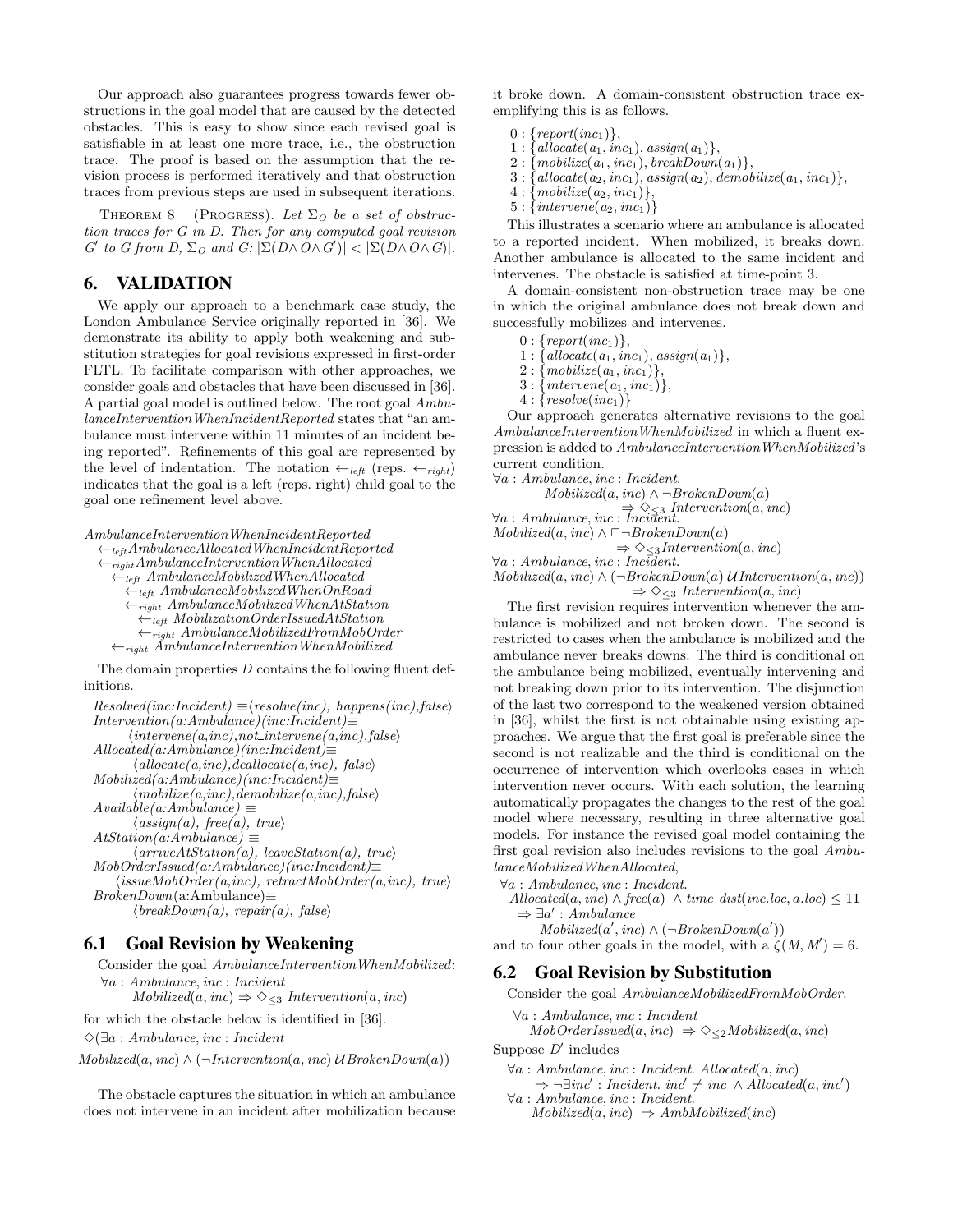$\forall a : Ambulance, inc : Incident. \iAllocated(a, inc)$  $\Rightarrow$  AmbAllocated(inc)

∀a : Ambulance, inc : Incident.

 $Intervention(a, inc) \Rightarrow AmbIntervention(inc)$ 

where AmbAllocated (reps. AmbIntervention) is a fluent initiated when an ambulance is allocated to (resp. intervened in) incident inc and terminated when no ambulance is allocated to (resp. intervening in) incident inc. An obstacle to the goal AmbulanceMobilizedFromMobOrder is

 $O = \diamondsuit(\exists a : Ambalance, inc : Incident)$  $MobOrderIssued(a, inc) \wedge \Box_{\leq 2} \neg Mobile(a, inc)$ 

An obstruction trace in  $\Sigma$ ( $O \wedge D'$ ) is as follows.

 $0: \{report(inc_1)\},\$ 

 $1 : \{ \text{allocate}(a_1, \text{inc}_1), \text{assign}(a_1), \text{issueMobOrder}(a_1, \text{inc}_1) \},$ 

 $2: \{ deal locate(a_1, inc_1), allocate(a_2, inc_1), assign(a_2)\},\$ 

 $3: \{mobileize(a_2, inc_1)\},\$ 

 $4: \{intervene(a_2, inc_1)\}$ 

In this trace, an ambulance is deallocated soon after it was allocated to an incident, thus not only obstructing the goal AmbulanceMobilizedFromMobOrder but also its ancestors MobilizationOrderIssuedAtStation and AmbulanceMobilizedWhenAllocated and AmbulanceInterventionWhenAllocated. The non-obstruction trace (not shown here owing to space limit) exemplifies a scenario in which the ambulance for which the mobilization order was issued mobilizes towards the incident. The learning system identifies the problem in the goal requiring the ambulance for which the mobilization order was issued to mobilize. The impact of this obstruction affects the satisfaction of others goals in the model. A resolution is automatically generated in which the Mobilized(a, inc) literal in AmbulanceMobilizedFromMobOrder is replaced with AmbMobilized(inc), which is true if there is an ambulance that mobilizes to the incident.

∀a : Ambulance, inc : Incident

 $(MobOrderIssued(a, inc) \Rightarrow AmbMobilized(inc))$ 

The change is automatically propagated to other goals in the model, in this case requiring for instance the goal AmbulanceInterventionWhenAllocated

∀a : Ambulance, inc : Incident

 $(Allocated(a, inc) \Rightarrow Interpretion(a, inc))$ to be substituted by

∀a : Ambulance, inc : Incident

 $(Allocated(a, inc) \Rightarrow AmbInteraction(inc))$ The propagation resulted in changes to seven other goals in the model with a  $\zeta(M, M') = 18$ .

## 7. DISCUSSION AND RELATED WORK

Risk analysis is central to the requirements engineering process (e.g.,  $[36, 8, 16]$ ). In this context, risk is the effect of uncertainty on the achievement of system goals for which software is to be developed. The term obstacle was introduced in [30] to support informal scenario-based reasoning about goal obstruction. They were then used to drive requirements elaboration [7] de-idealizing the environment in which the software is to run.

The problem of obstacle identification has been addressed in different degrees of formality by many (e.g.,[33, 27, 16, 36, 6] among others). Obstacle identification is also inspired by and strongly related to techniques from the domain of system safety [24] such as with hazard analysis [23], fault trees [24] and threat trees [32]. Risk assessment is grounded in probabilistic or quantitative analysis [11] for which much automated reasoning support exists. In requirements engineering, risk assessment has been developed extensively (e.g. [16, 12]). Obstacle likelihood and criticality may be determined quantitatively over obstacle refinement trees and goal refinement trees, respectively [12, 31].

Obstacle resolution is a complex task not only because of the multiple strategies [36] that can be used but also because resolution strategies cannot be applied locally to the obstructed goal; resolution requires revising the goal model, modifying higher-level goals and possibly changing the structure of the goal graph. Operators encoding risk control strategies such as obstacle elimination (e.g., avoid the obstacle or substitute the obstructed goal) and obstacle tolerance (e.g., mitigate consequences) restore the goal [36, 35] but do not provide solutions for how to integrate the resolution patterns into a goal graph. Recently, [13] discussed the properties that the introduction of countermeasures should satisfy, such as progress towards completeness. However, a major problem remains: how to introduce and propagate countermeasures in a goal model while guaranteeing these properties are satisfied.

Our approach presents a new dimension to the framework described in [5], the integration of model checking with constraint-driven learning. Various instantiations of this framework have been developed (e.g., [2, 3, 4, 6, 1] but all have been concerned with local repairs; they do not address the problem of propagating repairs through a specification.

# 8. CONCLUSION

This paper introduces an automated learning-based revision approach for resolving obstacles in goal models. The method takes as input a goal model M, domain properties D and obstacles  $\{O_i\}$  to goals  $\{G_i\}$  in M. It computes traces exemplifying obstruction occurrences and non-occurrences in D using an off-the-shelf model checker. From these traces, it automatically generates revisions to the obstructed goals and propagate the changes through the goal model. The output is a set of alternative revised goal models that guarantee the elimination of the obstacle, the correctness of the revised goal model and the preservation of non-obstruction behaviour with minimal change to the original model. Our approach provides a systematic solution to the problem of which resolution strategy to deploy and how, by supporting the automatic exploration of all possible acceptable resolutions at once. It is generic in the sense that it may be used with different trace generation methods. Although the paper does the revision and propagation within the context of obstacle resolution, the results indicate that the approach can also be used to compute propagation of local changes globally over a goal model. It could therefore be applied to support other goal-oriented requirements engineering tasks.

Following on from this, we will extend this work to handle other strategies such as obstacle tolerance and reduction, and other forms of revisions that may affect the structure of the goal model. We also plan to integrate techniques for handling preferences amongst alternative revisions.

# 9. ACKNOWLEDGMENTS

We thank Duangtida Athakravi for her valuable support with the learning-based revision system. This work is partially funded by Alrajeh's Imperial College Junior Research Fellowship award.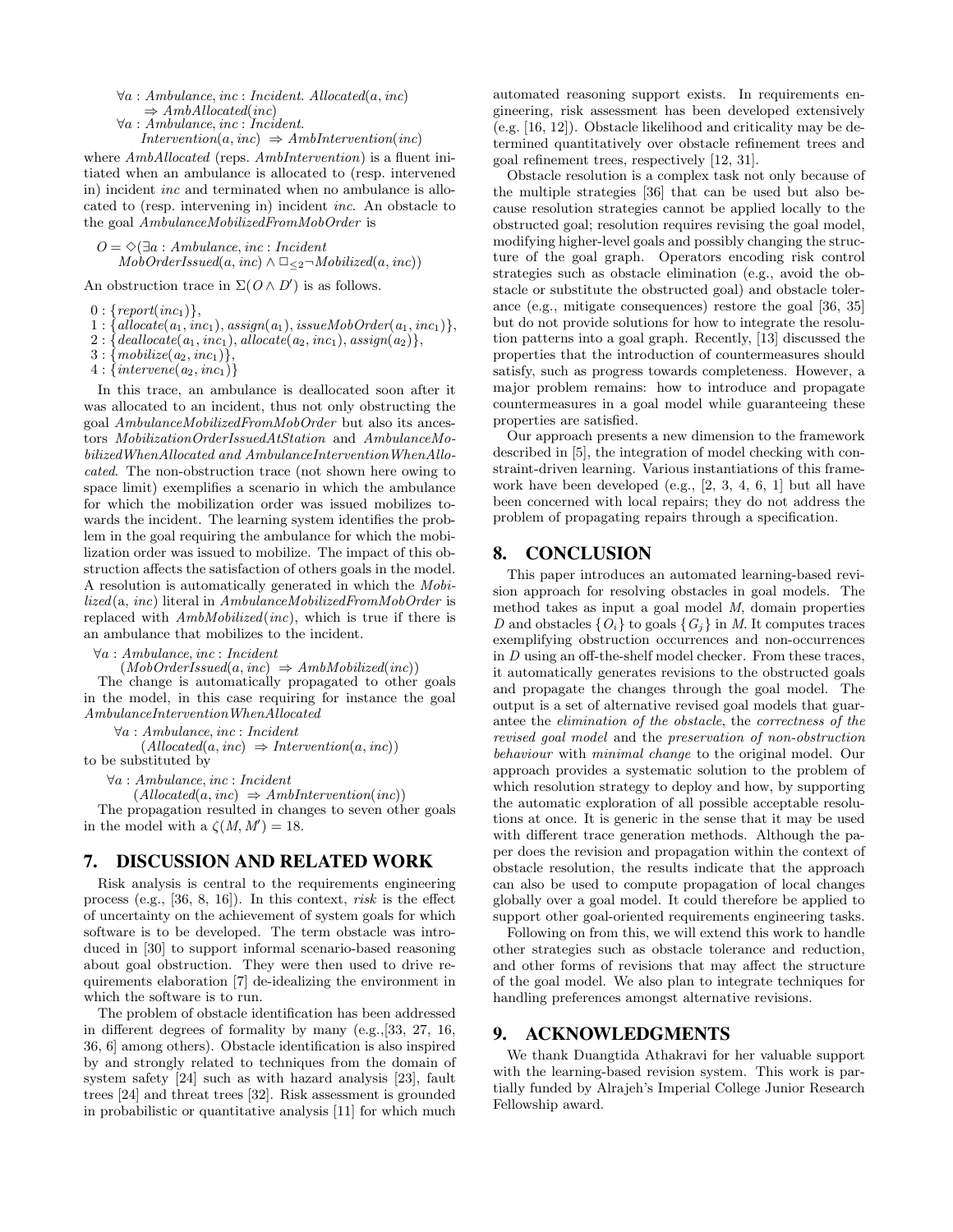# 10. REFERENCES

- [1] D. Alrajeh and R. Craven. Automated error-detection and repair for compositional software specifications. In Proceedings of the 12th International Conference on Software Engineering and Formal Methods, pages 111–127, 2014.
- [2] D. Alrajeh, J. Kramer, A. Russo, and S. Uchitel. Learning operational requirements from goal models. In Proceedings of 31st International Conference on Software Engineering, pages 265–275, 2009.
- [3] D. Alrajeh, J. Kramer, A. Russo, and S. Uchitel. Deriving non-zeno behaviour models from goal models using ILP. Journal on Formal Aspects of Computing, 22:217–241, 2010.
- [4] D. Alrajeh, J. Kramer, A. Russo, and S. Uchitel. Learning from vacuously satisfiable scenario-based specifications. In Proceedings of the 15th International Conference on Fundamental Approaches to Software Engineering, pages 377–393, 2012.
- [5] D. Alrajeh, J. Kramer, A. Russo, and S. Uchitel. Automated support for diagnosis and repair. Communications of the ACM, 58(2):65–72, 2015.
- [6] D. Alrajeh, J. Kramer, A. van Lamsweerde, A. Russo, and S. Uchitel. Generating obstacle conditions for requirements completeness. In Proceedings of the 34th International Conference on Software Engineering, pages 705–715, 2012.
- [7] A. Antón and C. Potts. The use of goals to surface requirements for evolving systems. In Proceedings of the International Conference on Software Engineering, pages 157–166, 1998.
- [8] Y. Asnar, P. Giorgini, and J. Mylopoulos. Goal-driven risk assessment in requirements engineering. Requirements Engineering, 16(2):101–116, 2011.
- [9] D. Athakravi, D. Alrajeh, B. Broda, and A. Russo. Inductive learning using constraint-driven bias. In Proceedings of the 24th International Conference on Inductive Logic Programming, 2014.
- [10] D. Athakravi, D. Corapi, K. Broda, and A. Russo. Learning through hypothesis refinement using answer set programming. In Proceedings of the 23rd International Conference on Inductive Logic Programming, pages 31–46, 2013.
- [11] T. Bedford and R. Cooke. Probabilistic risk analysis: foundations and methods. Cambridge University Press, 2001.
- [12] A. Cailliau and A. van Lamsweerde. Assessing requirements-related risks through probabilistic goals and obstacles. Requirements Engineering, 18(2):129–146, 2013.
- [13] A. Cailliau and A. van Lamsweerde. Integrating exception handling in goal models. In Proceedings of the 22nd International Requirements Engineering Conference, pages 43–52, 2014.
- [14] D. Corapi, A. Russo, and E. Lupu. Inductive logic programming as abductive search. In Technical Communications of the 26th International Conference on Logic Programming, 2010.
- [15] D. Corapi, A. Russo, and E. Lupu. Inductive logic programming in answer set programming. In Proceedings of the 21st International Conference on Inductive Logic Programming, pages 91–97, 2011.
- [16] M. Feather and S. Cornford. Quantitative risk-based requirements reasoning. Requirements Engineering, 8:248–265, 2003.
- [17] A. Finkelstein and J. Dowell. A comedy of errors: The london ambulance service case study. In Proceedings of the 8th International Workshop on Software Specification and Design, pages 2–4, 1996.
- [18] D. Giannakopoulou and J. Magee. Fluent model checking for event-based systems. In Proceedings of the 9th European Software Engineering Conference Held Jointly with 11th ACM SIGSOFT International Symposium on Foundations of Software Engineering, pages 257–266, 2003.
- [19] A. Ingram. What is an electronic handbrake. https://www.carwow.co.uk/blog/Electronic-parkingbrake-explained, 2014. [Online; accessed 15-Feb-2016].
- [20] R. Kowalski and M. Sergot. A logic-based calculus of events. New generation computing, 4(1):67–95, 1986.
- [21] R. Koymans. Specifying Message Passing and Time-Critical Systems with Temporal Logic, volume 651 of (LNCS). Springer, 1992.
- [22] E. Letier, D. Stefan, and E. T. Barr. Uncertainty, risk, and information value in software requirements and architecture. In Proceedings of the 36th International Conference on Software Engineering, pages 883–894, 2014.
- [23] N. Leveson. An approach to designing safe embedded software. In Proceedings of the 2nd International Conference on Embedded Software, pages 15–29, 2002.
- [24] N. G. Leveson. Safeware: System Safety and Computers. ACM, New York, NY, USA, 1995.
- [25] J. Lloyd. Foundations of logic programming. Springer, 1984.
- [26] M. S. Lund, B. Solhaug, and K. Stlen. *Model-Driven* Risk Analysis: The CORAS Approach. Springer Publishing Company, Incorporated, 1st edition, 2010.
- [27] R. Lutz, A. Patterson-Hine, S. Nelson, C. R. Frost, D. Tal, and R. Harris. Using obstacle analysis to identify contingency requirements on an unpiloted aerial vehicle. Requirements Engineering, 12:41–54, 2006.
- [28] S. Muggleton and F. Marginean. Logic-based artificial intelligence. chapter Logic-based Machine Learning, pages 315–330. Kluwer Academic Publishers, 2000.
- [29] S. Muggleton and L. D. Raedt. Inductive logic programming: Theory and methods. Journal of Logic Programming, 19–20:629–679, 1994.
- [30] C. Potts. Using schematic scenarios to understand user needs. In Proceedings of the 1st conference on Designing interactive systems: processes, practices, methods, & techniques, pages 247–256, 1995.
- [31] M. Sabetzadeh, D. Falessi, L. C. Briand, S. D. Alesio, D. McGeorge, V. AĚhjem, and J. Borg. Combining goal models, expert elicitation, and probabilistic simulation for qualification of new technology. In Proceedings of the IEEE 13th International Symposium on High-Assurance Systems Engineering, pages 63–72, 2011.
- [32] B. Schneier. Secrets and Lies: Digital Security in a Networked World. Wiley, 2000.